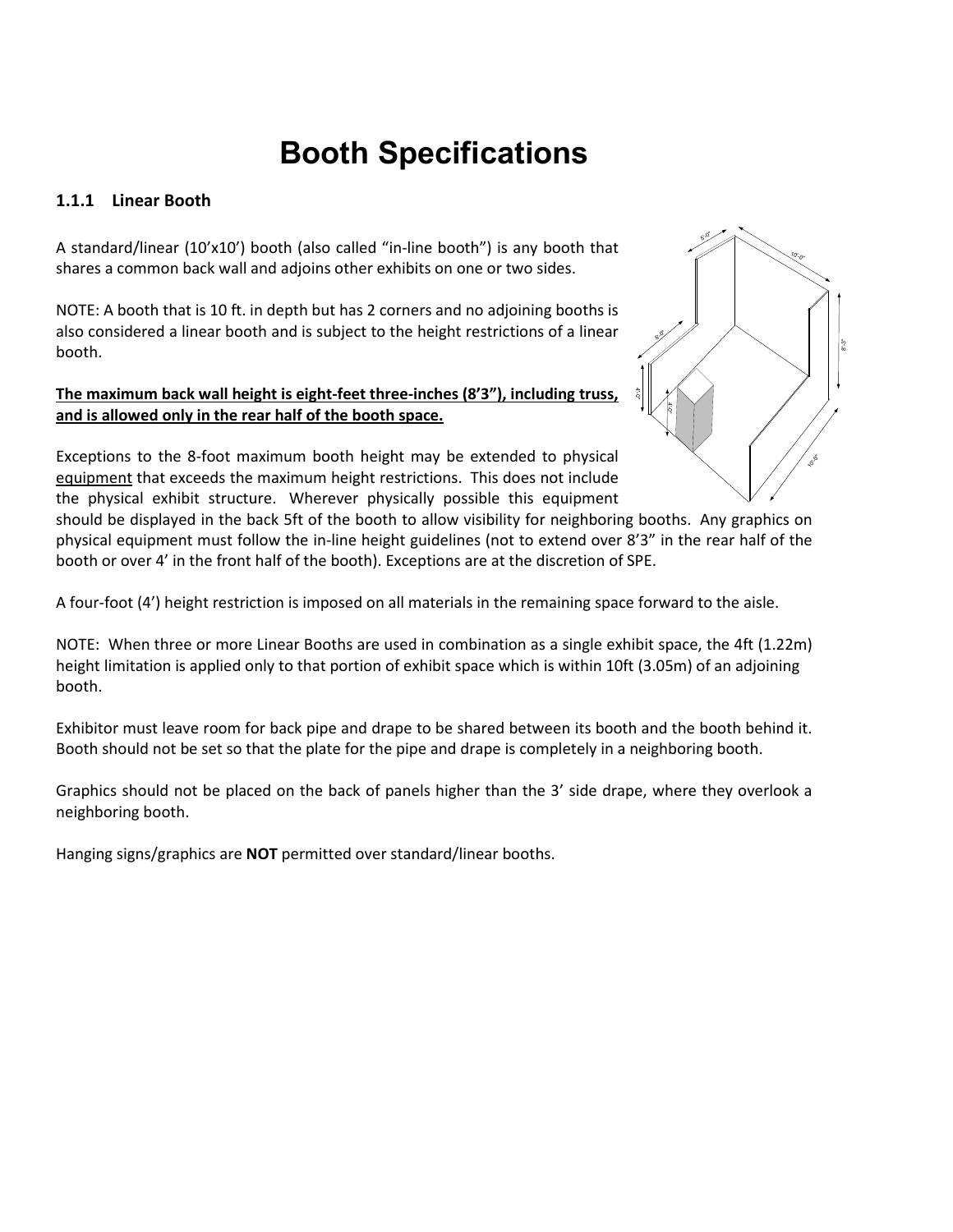# **1.1.2 Perimeter Booth**

A Perimeter Booth (10'x10') is a standard/linear booth that backs to an outside wall of the exhibit facility rather than to another exhibit.

# **The maximum back wall height is twelve feet (12') including truss, and is allowed only in the rear half of the booth space.**

Exceptions to the 12-foot maximum booth height may be extended to physical equipment that exceeds the maximum height restrictions. This does not include the physical exhibit structure. Wherever physically possible this equipment should be displayed in the back 5ft of the booth to allow visibility

for neighboring booths. Any graphics on physical equipment must follow the in-line height guidelines (not to extend over 8'3" in the rear half of the booth or over 4' in the front half of the booth). Exceptions are at the discretion of SPE.

A four-foot (4') height restriction is imposed on all materials in the remaining space forward to the aisle.

Graphics should not be placed on the back of panels higher than the 3' side drape, where they overlook a neighboring booth.

Hanging signs/graphics are **NOT** permitted over standard/ linear perimeter booths.

# **1.1.3 Peninsula / Split Island Booth**

A peninsula booth is any exhibit 20'x20' or larger with a depth from the common back wall to the aisle of at least 20' and with aisles on three (3) sides.

Where two (2) peninsula booths share a common back wall (also known as Split Island Booths), **the maximum height is 16 feet in all areas of the booth, including the back wall.**

SPE does not permit a peninsula booth to back up to linear booths (also known as end-cap booths).

An 8-foot drape is supplied to separate booths. The portion of the booth from the 8-foot drape to the maximum booth height of 16 feet must be finished.

Exhibitor must leave room for common wall pipe and drape (if applicable) to be shared between their booth and the booth sharing the common wall. Booth should not be set so that the plate for the pipe and drape is completely in a neighboring booth.

Hanging signs will **ONLY** be permitted over peninsula and/or split island booths that are 20'x30' (600') or larger. The maximum height of hanging signs is 25' to the top of the sign (if ceiling height allows).

Double-sided signs, logos and graphics shall be set back ten feet (10') (3.05m) from the common wall of the exhibit space.



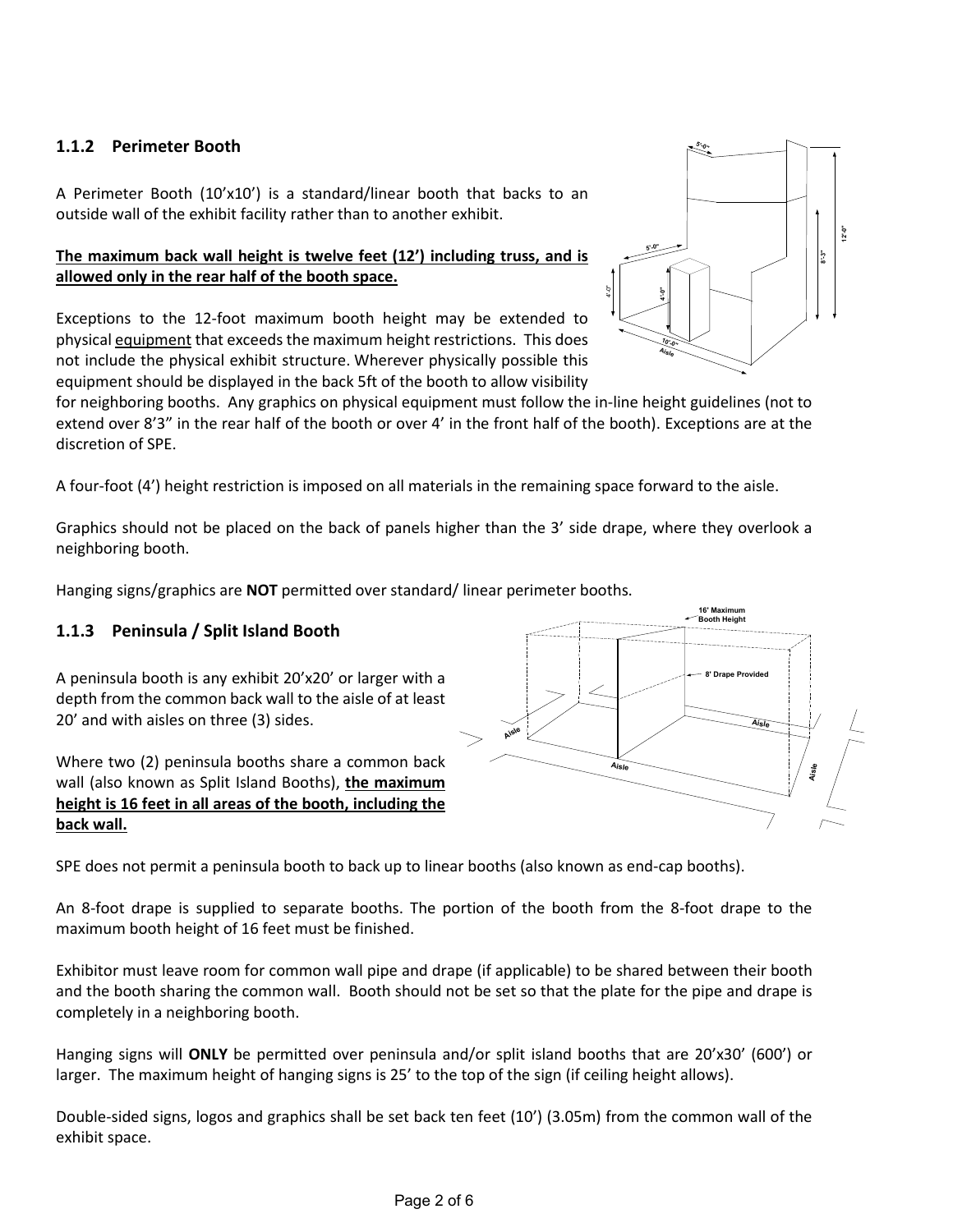## **1.1.4 Walk-Thru Booths**

A Walk Thru Booth is any booth 20'x20' or larger that backs up to another walk-through or peninsula booth.

#### **The maximum height of a Walk-Thru Booth is 16 feet.**

An 8-foot drape is supplied to separate booths. The portion of the booth from the 8-foot drape to the maximum booth height of 16 feet must be finished.

Exhibitor must leave room for common wall pipe and drape (if applicable) to be shared between booths; booth should not be set so that the plate for the pipe and drape is completely in a neighboring booth.

Hanging signs will **ONLY** be permitted over peninsula, split island and walk-thru booths that are 20'x30' (600') or larger. The maximum height of hanging signs is 25' to the top of the sign (if ceiling height allows).

Double-sided signs, logos and graphics shall be set back ten feet (10') (3.05m) from the common wall of the exhibit space.

#### **1.1.5 Island Booth**

An Island Booth is any exhibit 20'x20' or larger and is surrounded by aisles on four sides.

The maximum height of an island booth is 25 feet in all areas of the booth. Certain physical limitations of the venue may prohibit the maximum 25-foot booth height. Exhibitors should refer to the floor plan forspecific height limitations.

Exceptions to the 25-foot maximum booth height may be extended to physical equipment that exceeds the maximum height restrictions. This does not include the physical exhibit structure. Exceptions are at the discretion of SPE.

**Hanging signs are permitted over island booths.** The maximum height of hanging signs is 25' to the top of the sign (if ceiling height allows).

# **1.2 Weight Restrictions**

Display and/or operation of any heavy equipment must be subject to the floor loading limits of the exhibition area.



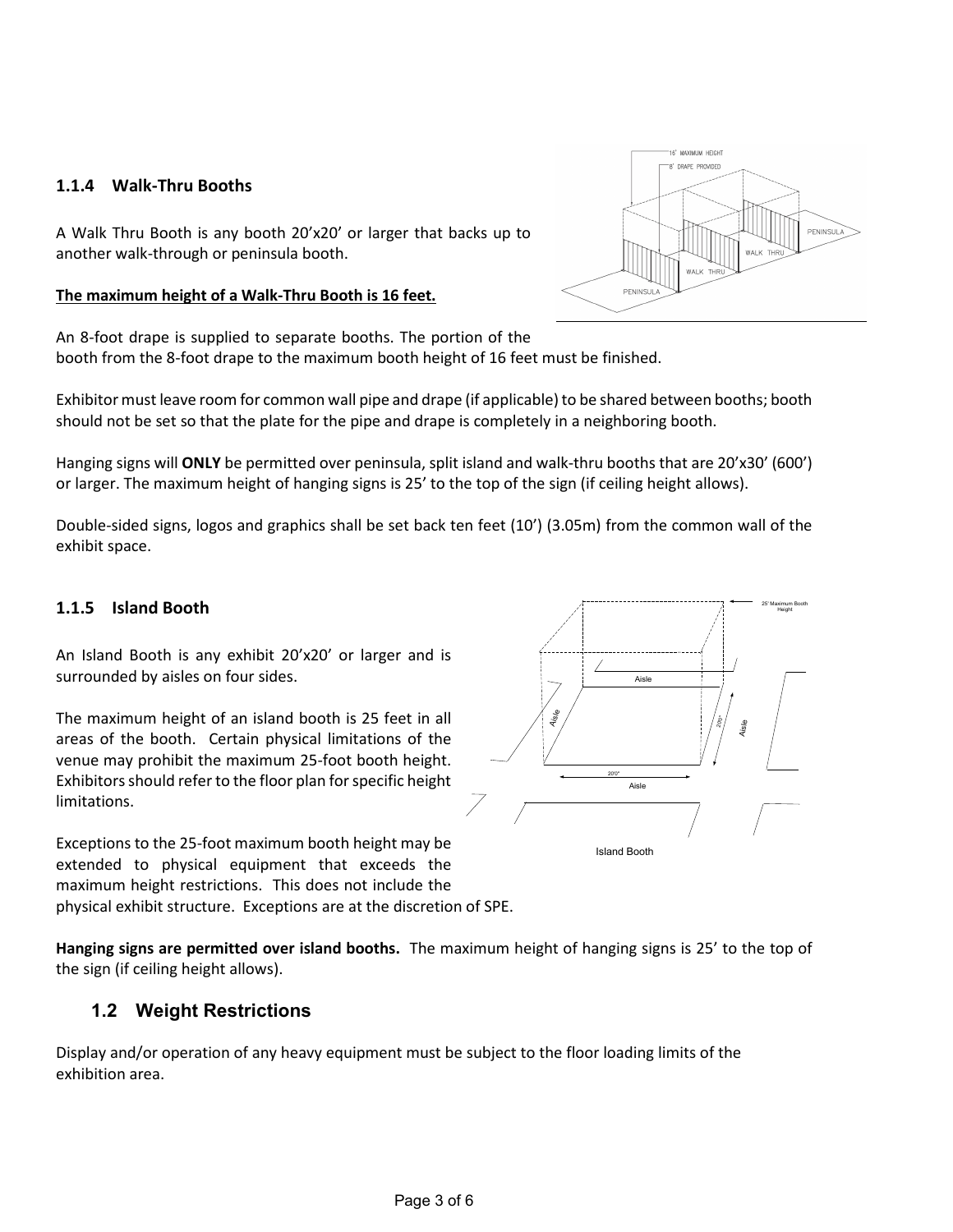# **1.3 Multi-Level Booths**

All multi-level (double-decker) booths require certification by a registered engineer and floor plans must be submitted to SPE Show Management 6 weeks prior to show opening to obtain Fire Marshal approval.

Construction of multi-level booths must conform to all applicable local codes, (specifically NFPA 101 Life Safety Code 2000 ed) regarding access, egress and fire safety equipment. Multi-level booths require a minimum of 20 foot ceiling height.

If your multi-level booth uses the exact same design as 2020, the Fire Marshal will accept a notarized letter on company letterhead to that affect, in lieu of re-submitting the design specs.

Multi-Level Exhibits and Drawings submitted for review must meet the following requirements:

- 1. Meet or exceed the requirements of NFPA 101 Life Safety Code 2000 ed.
- 2. Drawings must bear a current registered design professional's stamp (architect, structural engineer, fire protection engineer, etc.). **Expired licenses are unacceptable.** The professional stamp shall include the state of certification, name of the registered design professional; his/her license number, signature, registered engineering firm name and firm number.
- 3. Drawings must be submitted in English.
- 4. Metric units of measurement are acceptable, but they must identify what unit of measurement is being used.
- **5. Multi-deck structures exceeding 300 sq. ft. of net floor area must have two (2) remote exit stairs; occupant load factor is 15 net sq. ft. per person per table 7.3.1.2 of NFPA 101 Life Safety Code, 2000 edition.**
- 6. Stairway widths shall be:
	- a. A minimum of 36 inches where the occupant load of the upper level is less than 50
	- b. A minimum of 44 inches where the occupant load of the upper level is 50 or more
	- c. Occupant loads shall be stated on the plan
- 7. Handrails shall not be less than 34 inches and not more than 38 inches above the surface of the tread.
- 8. Handrails are required on both sides. A sign must be placed at the bottom of the stairs stating, "Please Use Caution and Hold the Handrail".
- 9. Spiral stairways shall be permitted in accordance with section 7.2.2.2.3.3 of NFPA 101, 2000 ed., such that:
	- a. Occupant load does not serve more than 3
	- b. Clear width of stairs is not less than 26 inches
	- c. Handrails shall be provided on both sides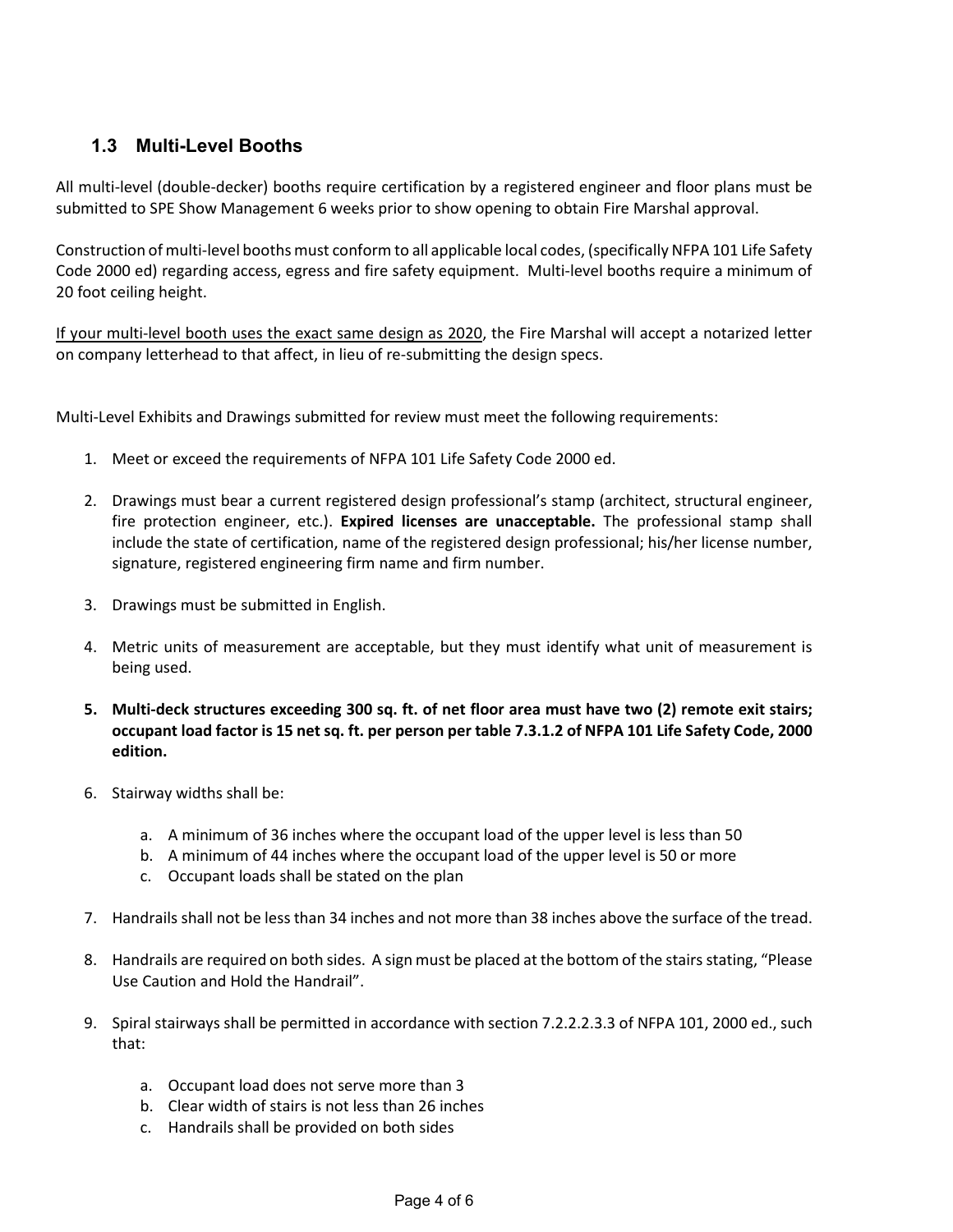#### 10. Guards shall:

- a. Not be less than 42 inches high
- b. Open guards shall have intermediate rails or an ornamental pattern to prevent a 4 inch diameter sphere to pass through any opening up to a height of 34 inches
- 11. Battery-operated smoke detectors shall be installed on a smooth surface under the first level ceiling and spaced no more than 30 feet apart if applicable and installed on the upper floor level with a covered ceiling
- 12. Hard covered ceilings shall have a smoke detector installed and if fabric/textile is used to cover the upper deck area, it must be flame resistant.
- 13. One portable fire extinguisher, minimum 2A 10B:C with current maintenance tags shall be provided at each level of the exhibit
- 14. Live load for the upper level should be at least 125 pounds per square feet.
- 15. Any stationary units (container or other units) using the upper areas as a deck must submit plans.
- 16. All submittals shall be received 6 weeks prior to the event date by email to [spe@spe.org.](mailto:spe@spe.org)

# **1.4 Hanging Signs & Graphics Guidelines**

- Hanging signs are permitted in peninsula and walk-thru booths with dimensions of 20'x30' (600') or larger, and island booths with dimensions of 20'x20' (400') or larger.
- Hanging signs are NOT permitted in standard/linear booths; and peninsula, split island, and walk thru booths with dimensions less than 20'x30' (600').
- The maximum allowable height for hanging signs is 25' measured from the floor to the top of the sign, no exceptions. If trusses needed for lighting of the sign are required to go higher than 25', Exhibitor must get authorization from SPE.
- Certain physical limitations of exhibit facility may prohibit the maximum 25-foot allowable height. Exhibitors should refer to the floor plan forspecific height limitations. The maximum allowable height of hanging signs is also dependent on the ceiling load limits.
- Exhibitors are responsible for notifying SPE and/or Freeman if they are planning on hanging signs in their exhibit booth design. Exhibitors must send this written notification 6 weeks prior to show opening**.** If written notification is not received, SPE and/or Freeman cannot guarantee the hanging of the sign or graphic. Exhibitors will not be granted an extension to the published move-in schedule for delays caused by the installation of hanging signs or graphics.
- Any lighting associated with a hanging sign must be integral to the sign and no spotlighting is allowed. **All lighting of signs must be within the perimeter of the booth dimensions and cannot extend into the aisles or be attached to the building outside the confines of the booth.**